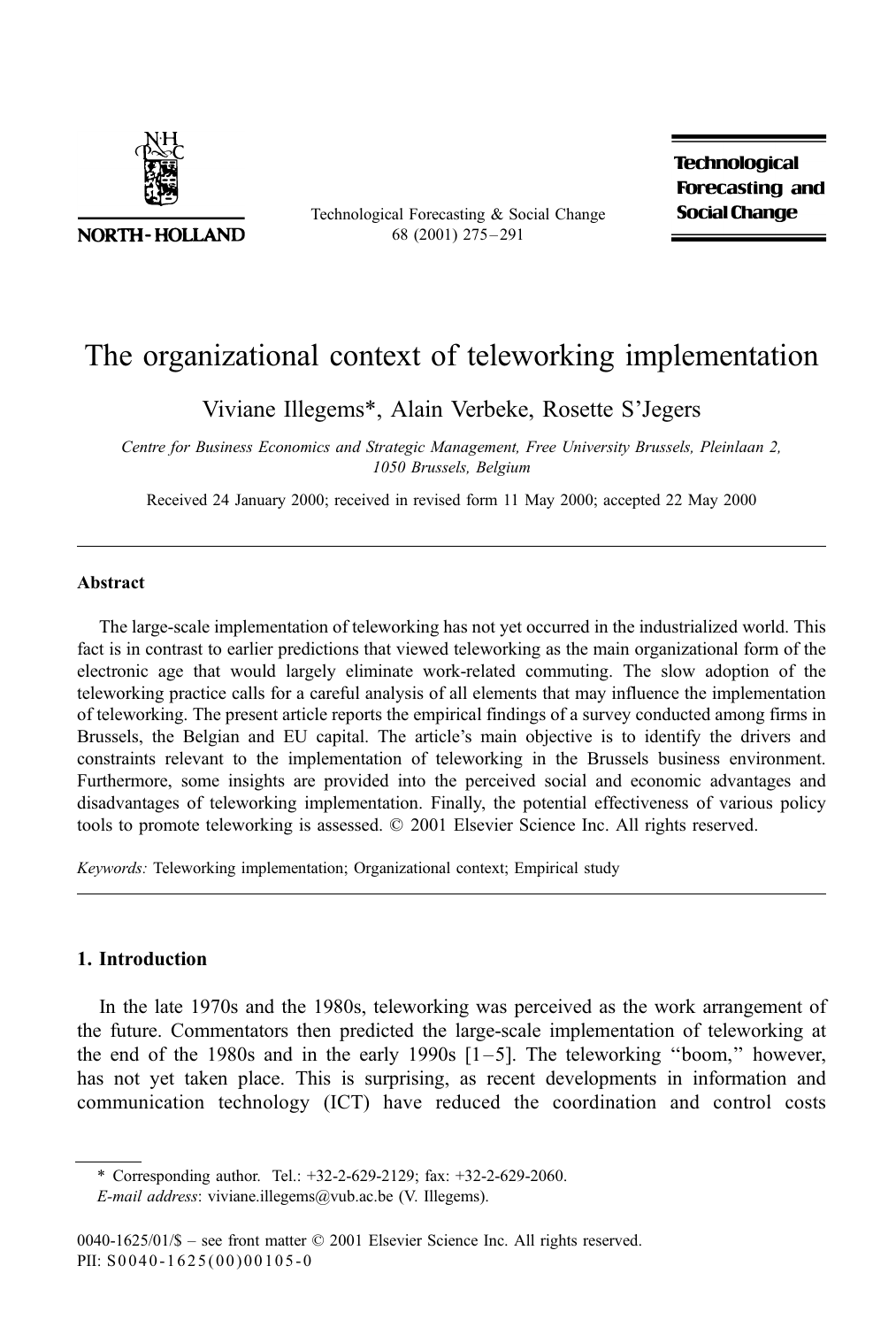associated with the geographic decentralization of the work force's location, especially in large, service organizations. The centralization of staff in a single office is no longer necessarily the most efficient way to organize economic activity [6].

In the next section, a simple conceptual framework is developed that includes several variables related to the implementation of teleworking. The in-depth analysis of the parameters included in this model should allow explanation of the present low penetration levels of teleworking. The second section describes in more detail the model's organizational component relevant to the implementation of teleworking. The analysis builds upon the empirical findings of a survey conducted among a large number of human resources managers of large firms in Brussels. In the third section, some insights are provided into the economic and social advantages and disadvantages of teleworking, as perceived by both firms already implementing teleworking and companies that have not yet contemplated implementing teleworking. Finally, in the fourth section, the potential of three policy tools that could be helpful to promote the teleworking practice, is evaluated.

#### 2. The conceptual framework

Although the choice to adopt telework may be an individual's decision, it is often made in a complex environment that influences this individual's decision. Fig. 1 gives an overview of all the elements that may influence the two-tiered, individual's decision process to telework. The two-tiered individual's decision process consists of, first, the long-term decision whether or not to telework, and second, the decision on the frequency with which to telework. In some cases, the adoption of teleworking and the determination of the frequency do not constitute distinct decisions; namely when the latter decision is



Fig. 1. Basic conceptual framework for modeling the implementation process of teleworking. Source: Bernardino et al., 1992 [12].